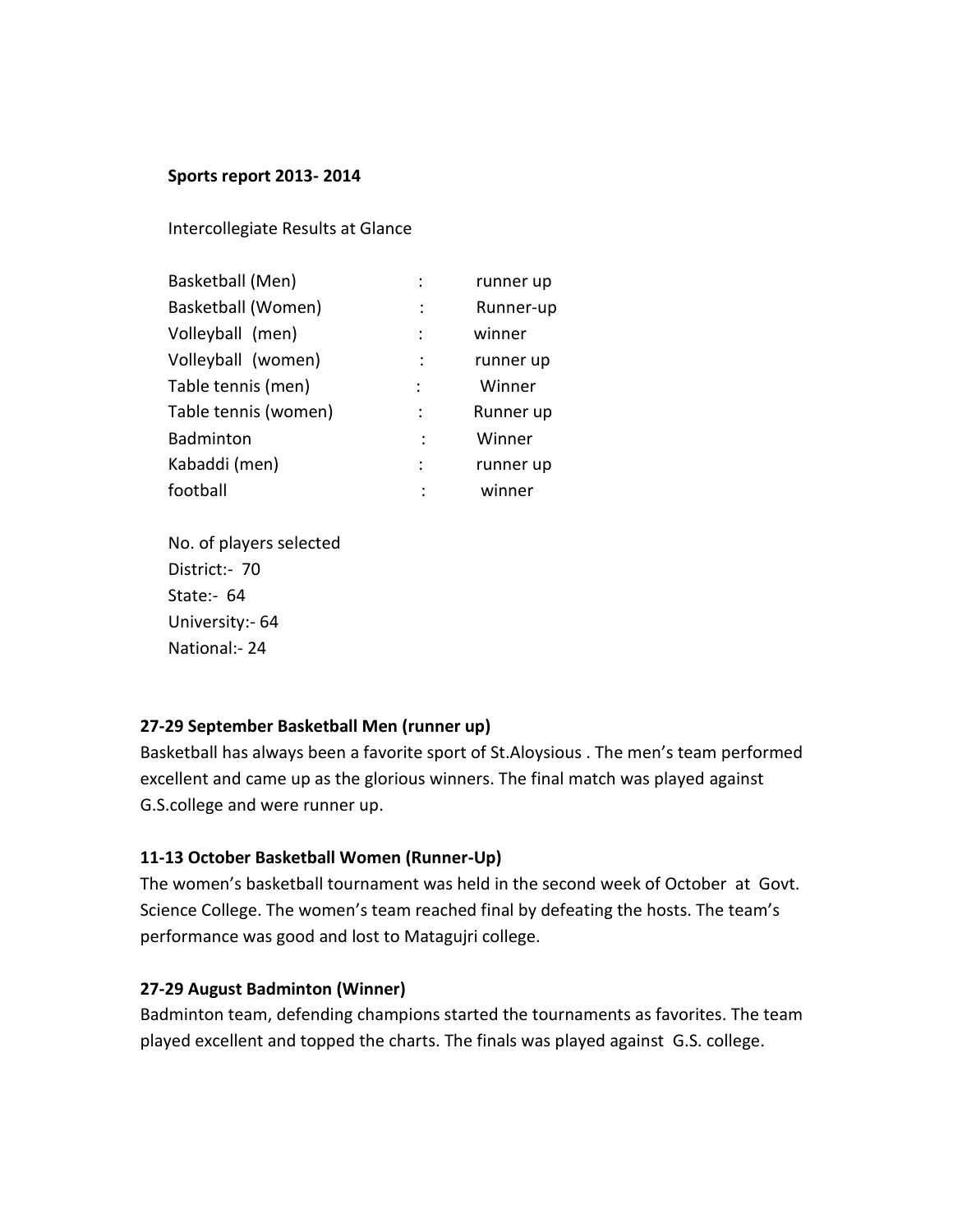#### **08 – 11 November Cricket**

The cricket team lost the semi-finals against G.S.college.

#### **06-12 December Volleyball (runner-up)**

College team won the quarter final and semifinal match very comfortably and reached final. The final was played against G.S college.

#### **09-11 November Athletics Meet**

Athletic team participated in the Divisional intercollegiate tournament held at University Sports Complex and our college athletes brought our college's name in the front rank by their commitment, hard work, & dedication both in track and field. College team secured:

Gold : 03 Silver : 04 Bronze : 04

#### **07-01 January 2013 ANNUAL SPORTS MEET OF COLLEGE.**

Annual sports meet (2010-2011) of our college was held in St. Aloysius' engineering sports complex on 07-01-2013 In the presence of extinguished gusts from the RDVV University Jabalpur. Fr. Principal and all the teachers and a huge number of students were there for the meet. Both Boys and Girls participated in different events and showed their ability and by their performance they gave a strong model to the youth of the locality and proved the sprit of sports.

### **List of University and Divisional Players 2013 – 2014**

| S.no | <b>Name</b>     | Game              |
|------|-----------------|-------------------|
|      | Arpit Chansoria | <b>Basketball</b> |
|      | Johnson John    | <b>Basketball</b> |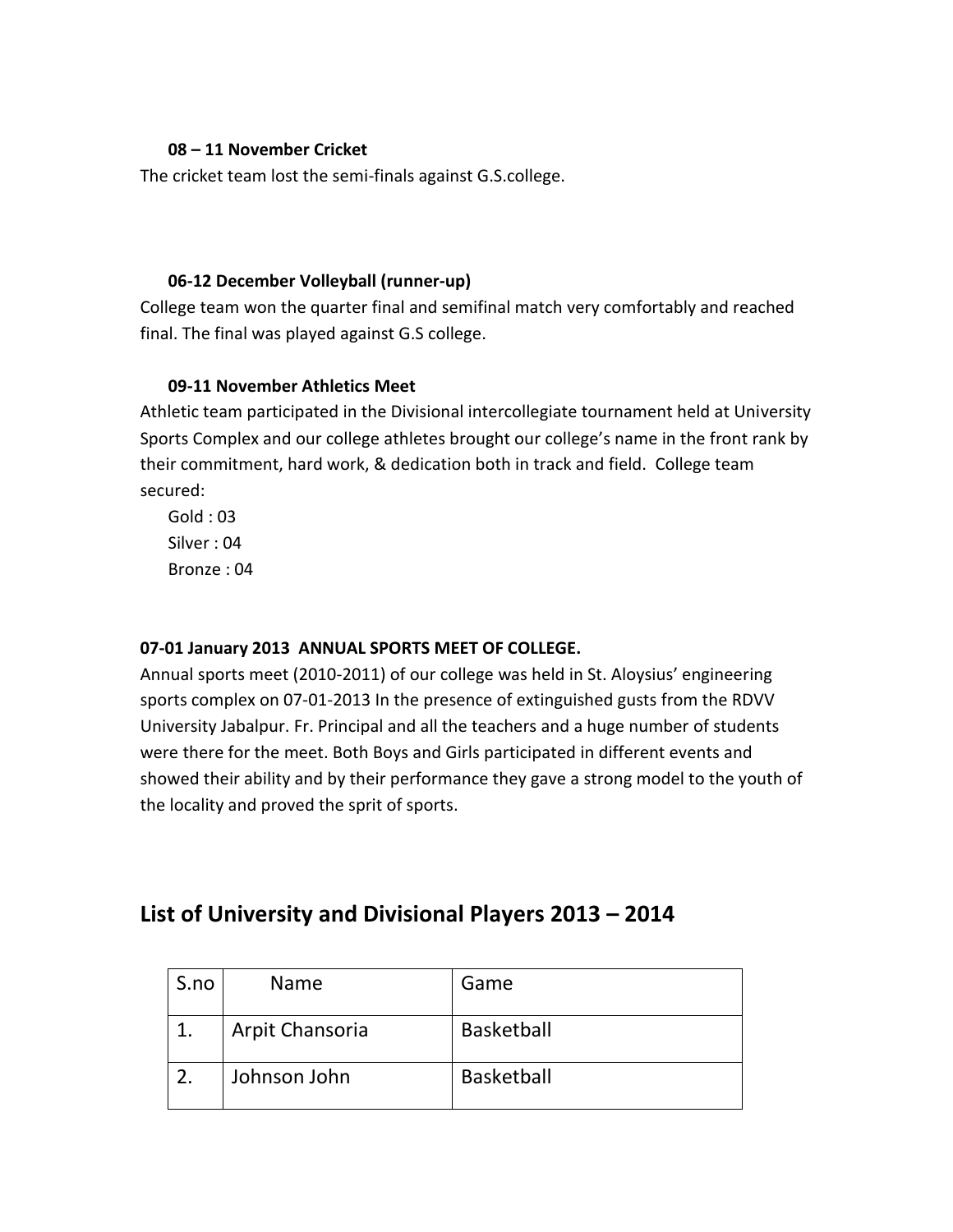| 3.  | Deepak Yadav           | <b>Basketball</b> |
|-----|------------------------|-------------------|
| 4.  | Ajit Sharma            | <b>Basketball</b> |
| 5.  | Krishna P.Singh        | <b>Basketball</b> |
| 6.  | Rakshit Ekka           | <b>Basketball</b> |
| 7.  | Arun Singh             | <b>Basketball</b> |
| 8.  | Sakshi Tiwari          | <b>Basketball</b> |
| 9.  | Surbhi Sharma          | <b>Basketball</b> |
| 10. | Vartika Chansoria      | <b>Basketball</b> |
| 11. | Aarti Thakur           | <b>Basketball</b> |
| 12. | Durga Tiwari           | athletics         |
| 13. | Priyaranjana           | <b>Athletics</b>  |
| 14. | Johnson John           | athletics         |
| 15. | Vikas Kunde            | <b>Badminton</b>  |
| 16. | Ramesh Shukla          | <b>Badminton</b>  |
| 17. | Priyamwada Swamy       | <b>Badminton</b>  |
| 18. | Ankur Gogia            | <b>FOOT BALL</b>  |
| 19. | Nikhilesh Rajak        | <b>FOOT BALL</b>  |
| 20. | <b>Richard Phillip</b> | <b>FOOT BALL</b>  |
| 21. | Jaffery D'souza        | <b>FOOT BALL</b>  |
| 22. | Mahadevan Swamy        | <b>FOOT BALL</b>  |
| 23. | Naveen Joshi           | <b>FOOT BALL</b>  |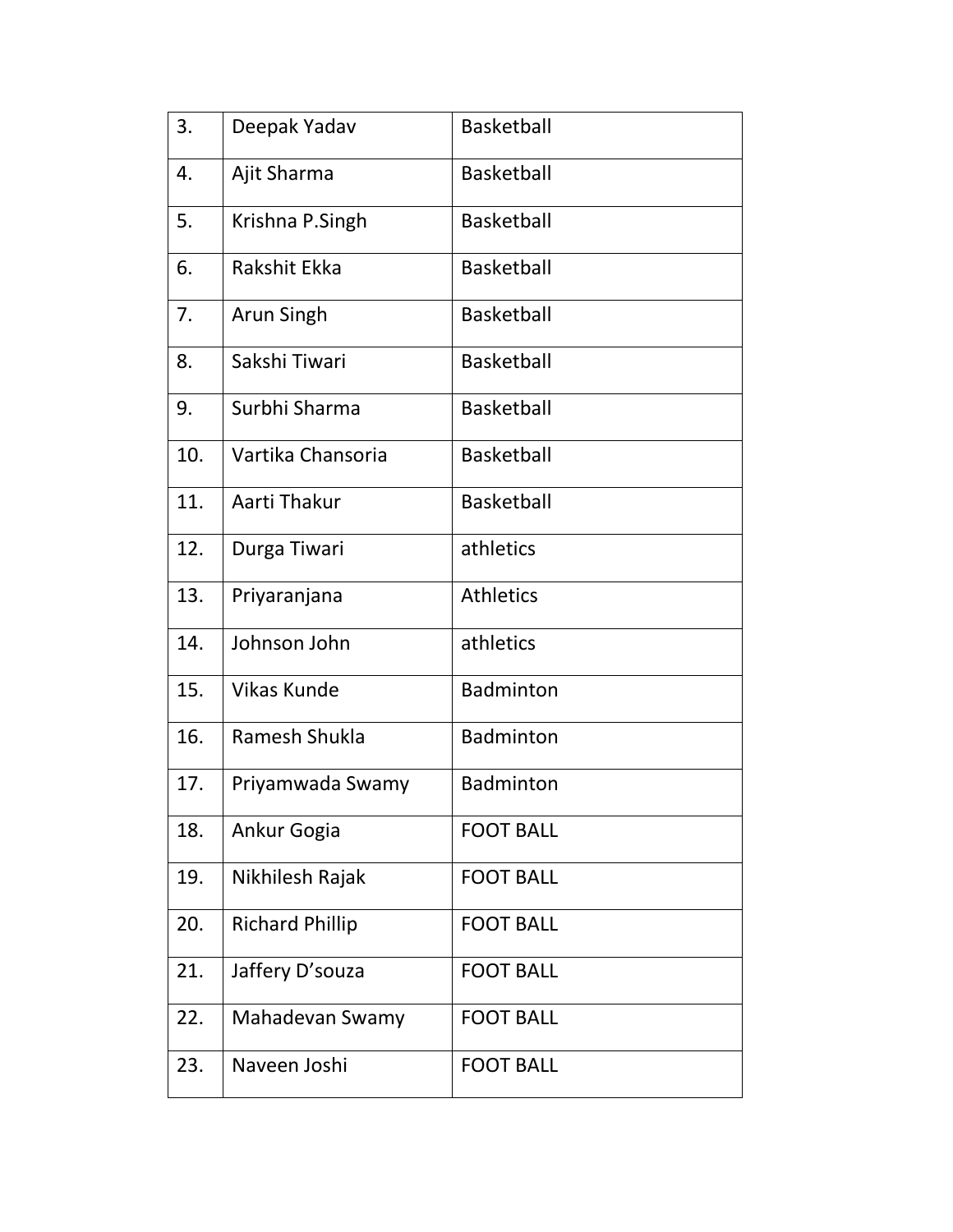| 24. | Toni Johnson           | <b>FOOT BALL</b>                 |
|-----|------------------------|----------------------------------|
| 25. | Faiz Ansari            | <b>FOOT BALL</b>                 |
| 26. | Manish Sipahi          | <b>FOOT BALL</b>                 |
| 27. | Prati Rajak            | <b>FOOT BALL</b>                 |
| 28. | <b>Stephen Charles</b> | <b>FOOT BALL</b>                 |
| 29. | <b>Abhishek Sharma</b> | <b>FOOTBALL</b>                  |
| 30. | Rohit Vishwakarma      | <b>TABLE TENNIS</b>              |
| 31. | Saurabh Sinha          | <b>TABLE TENNIS</b>              |
| 32. | Abhas Chandrol         | <b>TABLE TENNIS</b>              |
| 33. | <b>Ankit Thapa</b>     | <b>TABLE TENNIS TABLE TENNIS</b> |
| 34. | Satyajit Ghosh         | <b>TABLE TENNIS</b>              |
| 35. | <b>Ritu Singh</b>      | <b>TABLE TENNIS</b>              |
| 36. | Shivam yadav           | <b>KABADDI</b>                   |
| 37. | <b>Rohit Bari</b>      | <b>KHO-KHO</b>                   |
| 38. | Avinash Dwedi          | <b>CROSS COUNTRY</b>             |
| 39. | Mayank Tiwari          | <b>CROSS COUNTRY</b>             |
| 40. | Vasu Kaithal           | <b>HANDBALL-INDIAN CAMP</b>      |
| 41. | Sumit Yadav            | <b>HANDBALL</b>                  |
| 42. | Sagar Singh            | <b>HANDBALL</b>                  |
| 43. | Sandeep Yadav          | <b>HANDBALL</b>                  |
| 44. | Bhupendra              | <b>HANDBALL</b>                  |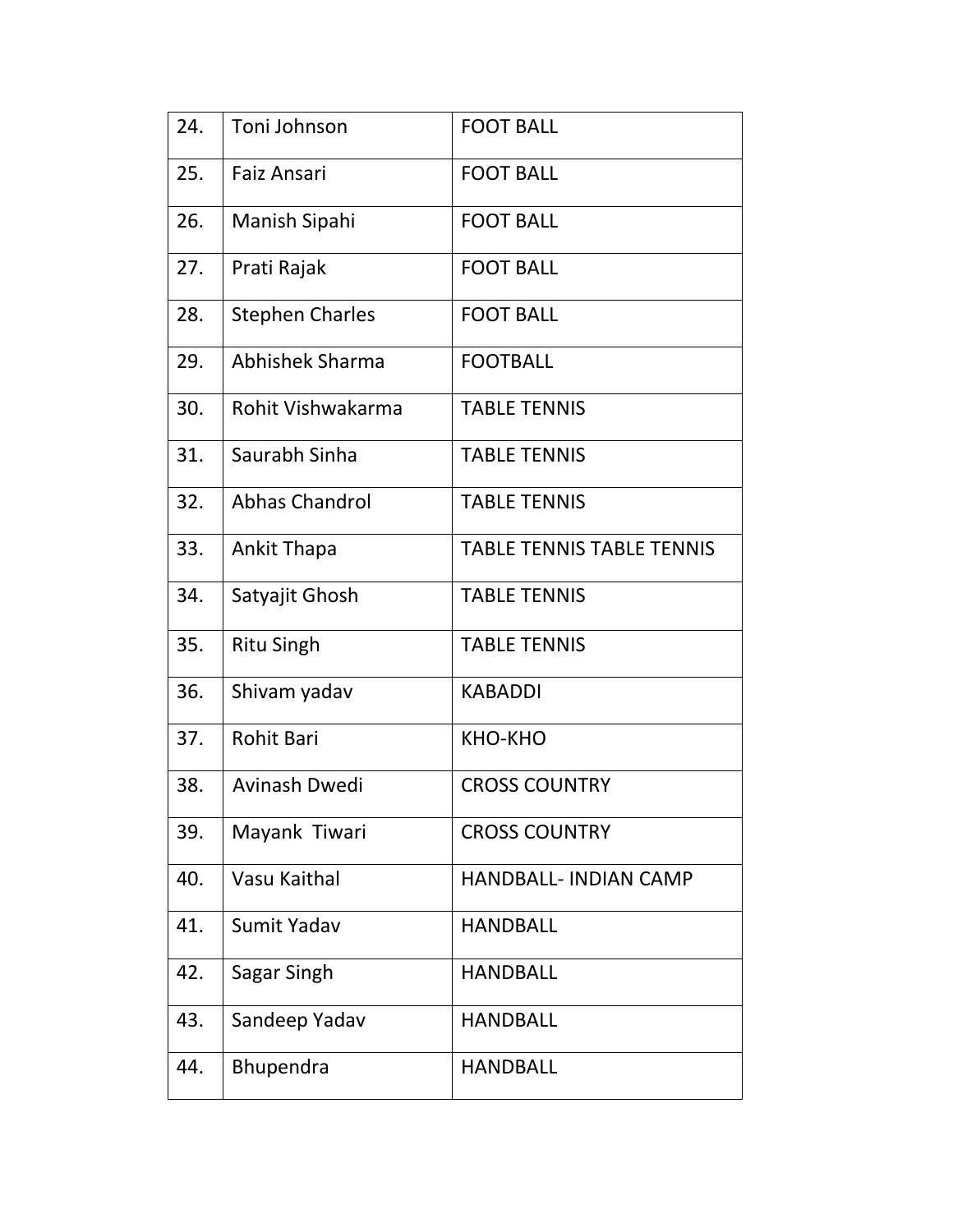| 45. | <b>Amit Dadwal</b> | <b>HANDBALL</b>               |
|-----|--------------------|-------------------------------|
| 46. | Durga Tiwari       | <b>HANDBALL - Indian Camp</b> |
| 47. | Jubin John         | <b>CRICKET - RANJI TROPHY</b> |
| 48. | Acchar Kakkad      | <b>CRICKET</b>                |
| 49. | Arun Mishra        | <b>CRICKET</b>                |
| 50. | Ramesh Shukla      | <b>CRICKET</b>                |
| 51. | Rishi Sharma       | <b>JUDO -NATIONAL</b>         |
| 52. | <b>Rahul Mehto</b> | <b>JUDO -NATIONAL</b>         |
| 53. | Ashfaq Ali         | <b>JUDO -NATIONAL</b>         |
| 54. | Suraj Dubey        | <b>VOLLEYBALL - NATIONAL</b>  |
| 55. | <b>Vinay Patel</b> | <b>VOLLEYBALL - NATIONAL</b>  |
| 56. | Goldy              | <b>VOLLEYBALL - NATIONAL</b>  |
| 57. | Shashank Yadav     | <b>CHESS</b>                  |
| 58. | <b>Yash Singh</b>  | <b>CHESS</b>                  |

### **Sports Department Organized:**

Inter-class Basketball Tournament in St.Aloysious College.

Inter-college FootBall Tournament.

Division Football Tournament.

Inter-College Basketball tournament at Govt.Science College.

Division Basketball Tournament at Govt.Science College.

Annual college sports meet 2013-2014 in St. Aloysius' Engineering college .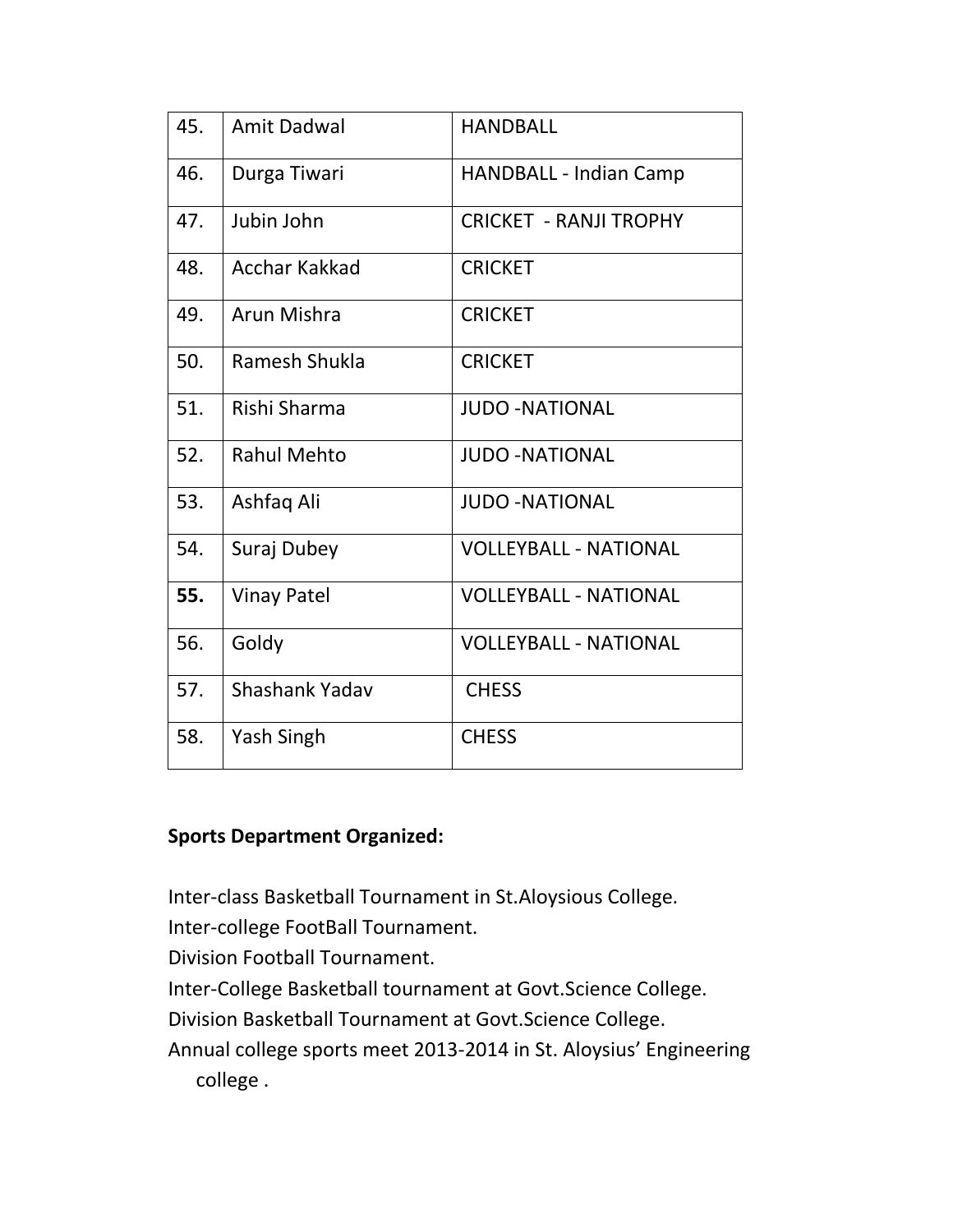### **Annual sports meet 2013-14**

## **100 meter (men)**

| <b>RANK</b> | NAME         | <b>RESS</b>      | <b>CLASS</b>                   |
|-------------|--------------|------------------|--------------------------------|
|             |              | ULT              |                                |
| 1st         | Johnson John |                  | $\rm{BSc}$ 5 <sup>th</sup> sem |
| 2nd         | Vipin Tirkey | $\boldsymbol{2}$ | $BCom.3rd$ sem                 |
| 3rd         | Deepak Yadav | 3                | BA 1sem                        |

## **100 meter (women)**

| <b>RANK</b> | NAME          | <b>RESSULT</b> | <b>CLASS</b>                        |
|-------------|---------------|----------------|-------------------------------------|
| 1st         | Durga Tiwari  |                | $BA 5th$ sem                        |
| 2nd         | Arti Takur    | 9              | $B_{\cdot}$ Com 1 <sup>st</sup> sem |
| 3rd         | Sakshi Tiwari |                | $B_{\cdot}$ Com 3 <sup>rd</sup> sem |

## **200 METER MEN**

| $R$ <i>Ressult</i><br><b>RANK</b><br><b>CLASS</b><br>NAME |  |
|-----------------------------------------------------------|--|
|-----------------------------------------------------------|--|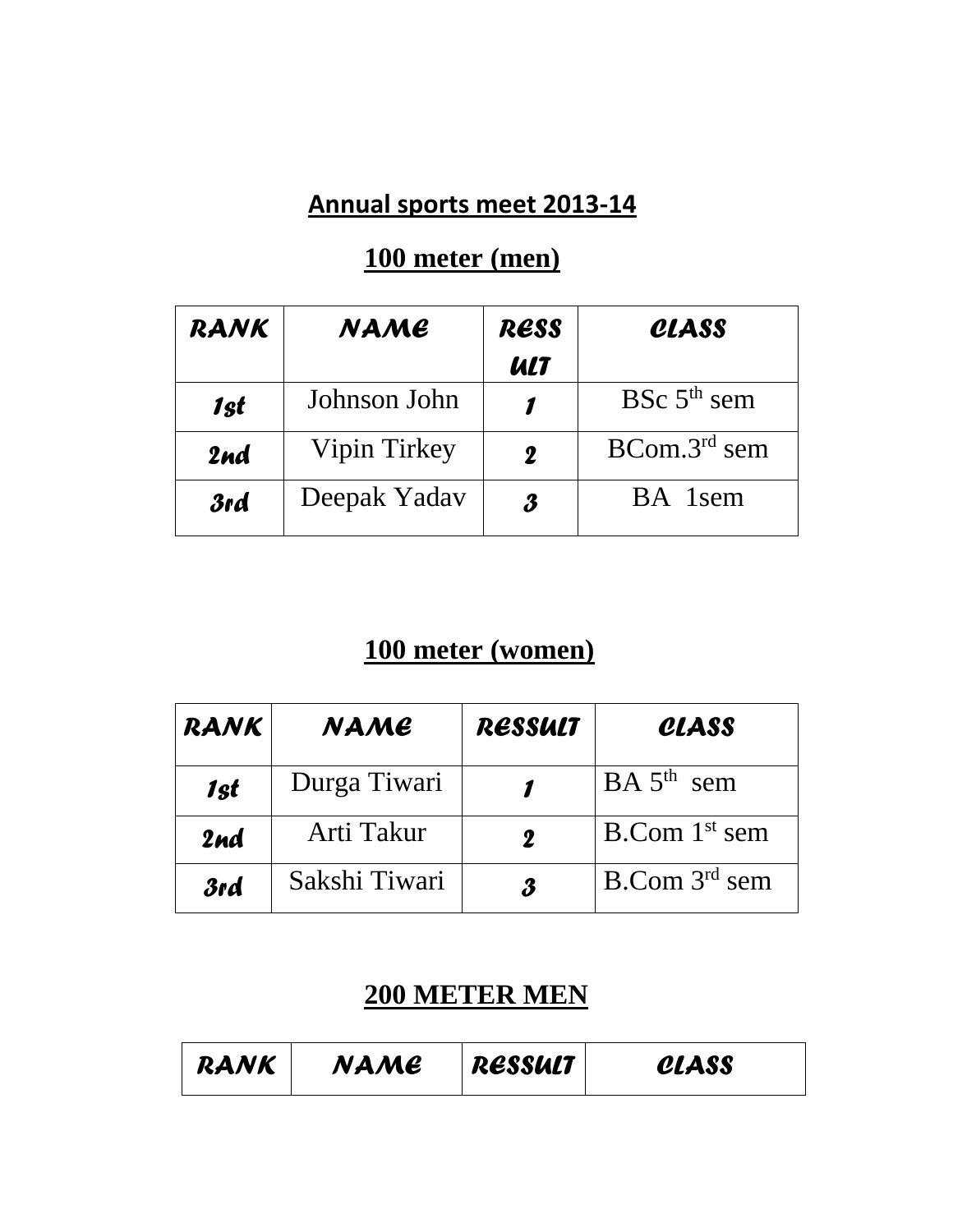| 1st | Johnson John | BSc $5th$ sem                       |
|-----|--------------|-------------------------------------|
| 2nd | Sumit Yadav  | $B_{\cdot}$ Com 3 <sup>rd</sup> sem |
| 3rd | Deevendra    | $\rm{BSc}$ 3 <sup>rd</sup> sem      |

# **200 METER WOMEN**

| RANK | NAME          | <b>RESSULT</b> | <b>CLASS</b>     |
|------|---------------|----------------|------------------|
| 1st  | Durga Tiwari  |                | BA 6th sem       |
| 2nd  | Arati Takur   | 9              | <b>BCom</b> 1sem |
| 3rd  | Varsha Srivas |                | $BCom 3rd$ sem   |

## **400 METER MEN**

| <b>RANK</b> | NAME                   | <b>RESSULT</b> | <b>CLASS</b>   |
|-------------|------------------------|----------------|----------------|
| 1st         | Sumit Yadav            |                | BCom3rd sem    |
| 2nd         | <b>Sagar Singh</b>     |                | $BCom 3rd$ sem |
| 3rd         | <b>Avineesh Divedi</b> |                | $BA 5th$ sem   |

## **800 METER MEN**

| RANK | NAME | RESSULT | <b>CLASS</b> |
|------|------|---------|--------------|
|      |      |         |              |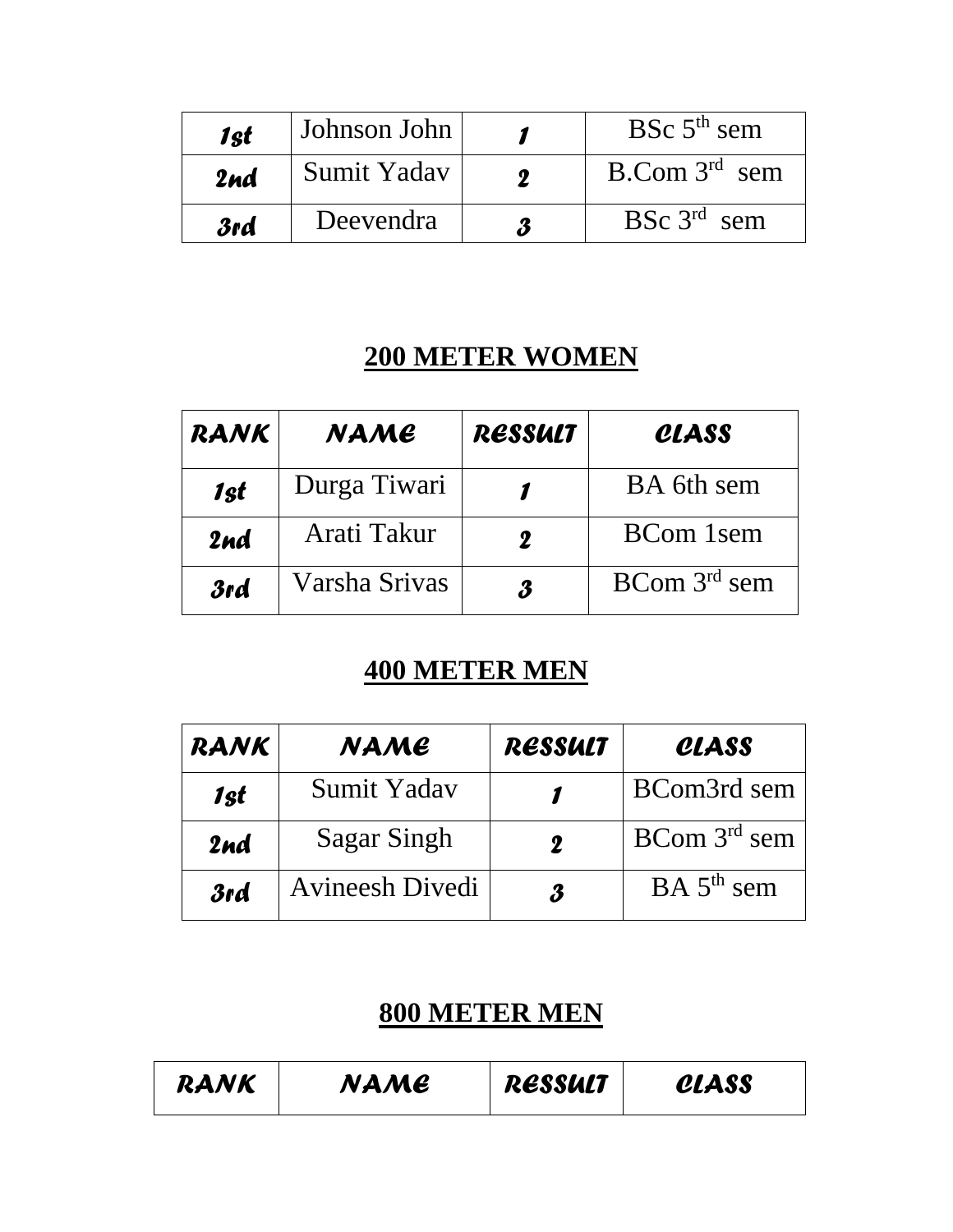| 1st | <b>Avineesh Divedi</b> | $BA 5th$ sem   |
|-----|------------------------|----------------|
| 2nd | Prem sulya             | BSc $3rd$ sem  |
| 3rd | Vivabhav Yadav         | Bcom $5th$ sem |

## **800 METER WOMEN**

| <b>RANK</b> | NAME          | <b>RESSULT</b> | <b>CLASS</b>   |
|-------------|---------------|----------------|----------------|
| 1st         | Durga Tiwari  |                | BA 6th sem     |
| 2nd         | Varsha srivas | 9              | $BCom 3rd$ sem |
| 3rd         | Sakshi Tiwari |                | $BCom.3rd$ sem |

## **1500 METER MEN**

| <b>RANK</b> | NAME                   | <b>RESSULT</b> | <b>CLASS</b>                          |
|-------------|------------------------|----------------|---------------------------------------|
| 1st         | <b>Avineesh Divedi</b> |                | $BA 5th$ sem                          |
| 2nd         | Deep Narayan           |                | ${}^{\mathsf{I}}$ BSC $5^{\text{th}}$ |
|             | singh                  |                | sem                                   |
| 3rd         | Naveen Pal             | 3              | $BCA$ 2 <sup>nd</sup>                 |
|             |                        |                | sem                                   |

# **LONG JUMP (MEN)**

| <b>RANK</b> | NAME         | RESSULT | <b>CLASS</b>  |
|-------------|--------------|---------|---------------|
| 1st         | Johnson John |         | BSc $5th$ sem |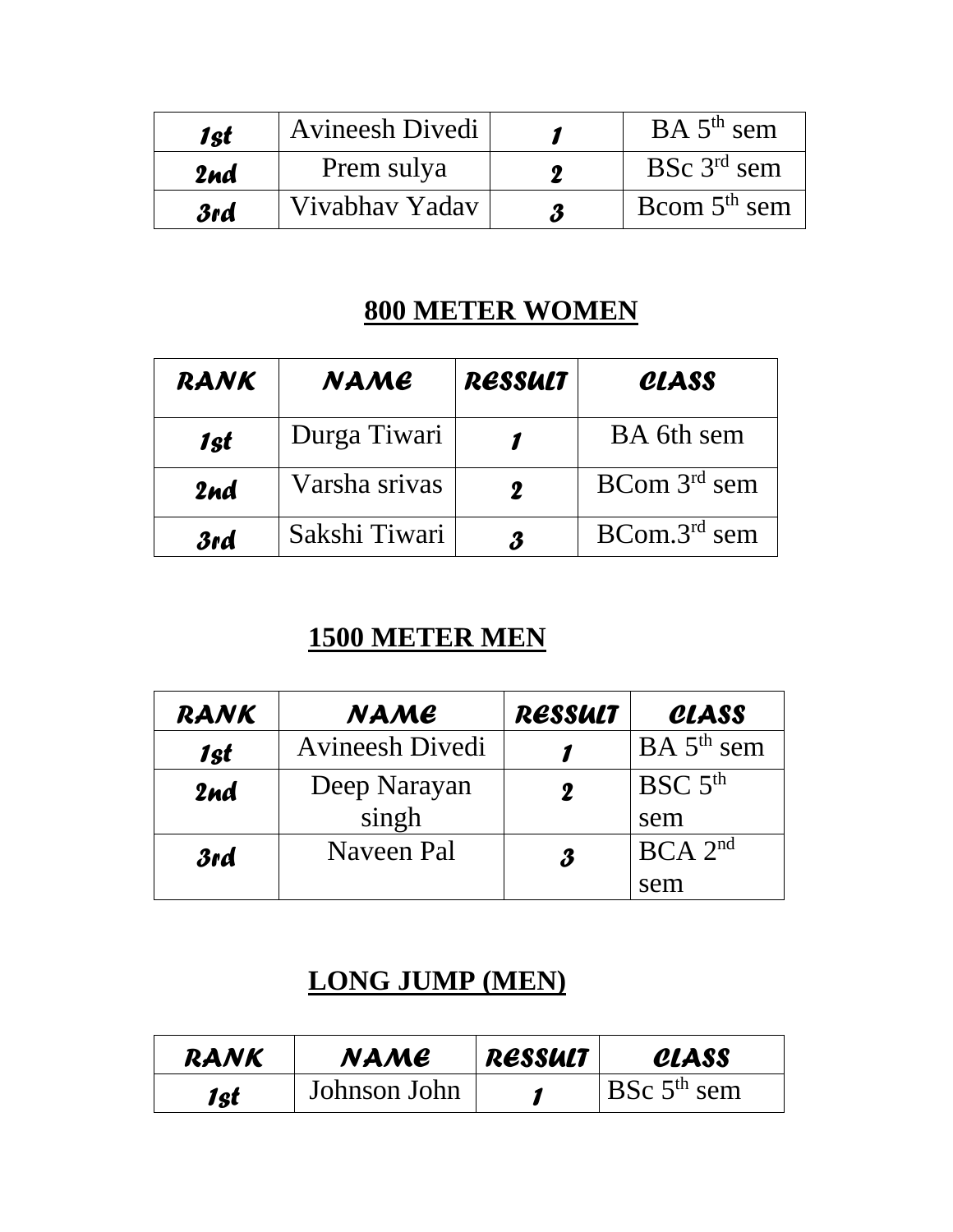| 2nd | Prem sulya         | $ BSc ^{3}$ sem                        |
|-----|--------------------|----------------------------------------|
| 3rd | <b>Sagar Singh</b> | $\overline{B}$ Com 3 <sup>rd</sup> sem |

# **DISCUSS MEN**

| <b>RANK</b> | NAME                 | <b>RESSULT</b> | <b>CLASS</b>                       |
|-------------|----------------------|----------------|------------------------------------|
| 1st         | <b>Martin Mathew</b> |                | $BCom 5th$ sem                     |
| 2nd         | Vibhay Yadhay        |                | $\vert$ Bcom 5 <sup>th</sup> sem   |
| 3rd         | Nitheesh Johhny      |                | $\rm{^1BA}$ 5 <sup>th</sup><br>sem |

# **DISCUSS WOMEN**

| <b>RANK</b> | NAME           | <b>RESSULT</b> | <b>CLASS</b>              |
|-------------|----------------|----------------|---------------------------|
| 1st         | Sakshi Tiwari  |                | $BCom.3rd$ sem            |
| 2nd         | Surabhi Sharma |                | $BCom.3rd$ sem            |
| 3rd         | Durga Tiwari   | <i>3</i>       | BA 5 <sup>th</sup><br>sem |

# **SHOT PUT WOMEN**

| RANK | NAME         | <b>RESSULT</b> | <b>CLASS</b> |
|------|--------------|----------------|--------------|
| 1st  | Durga Tiwari |                | $BA 5th$ sem |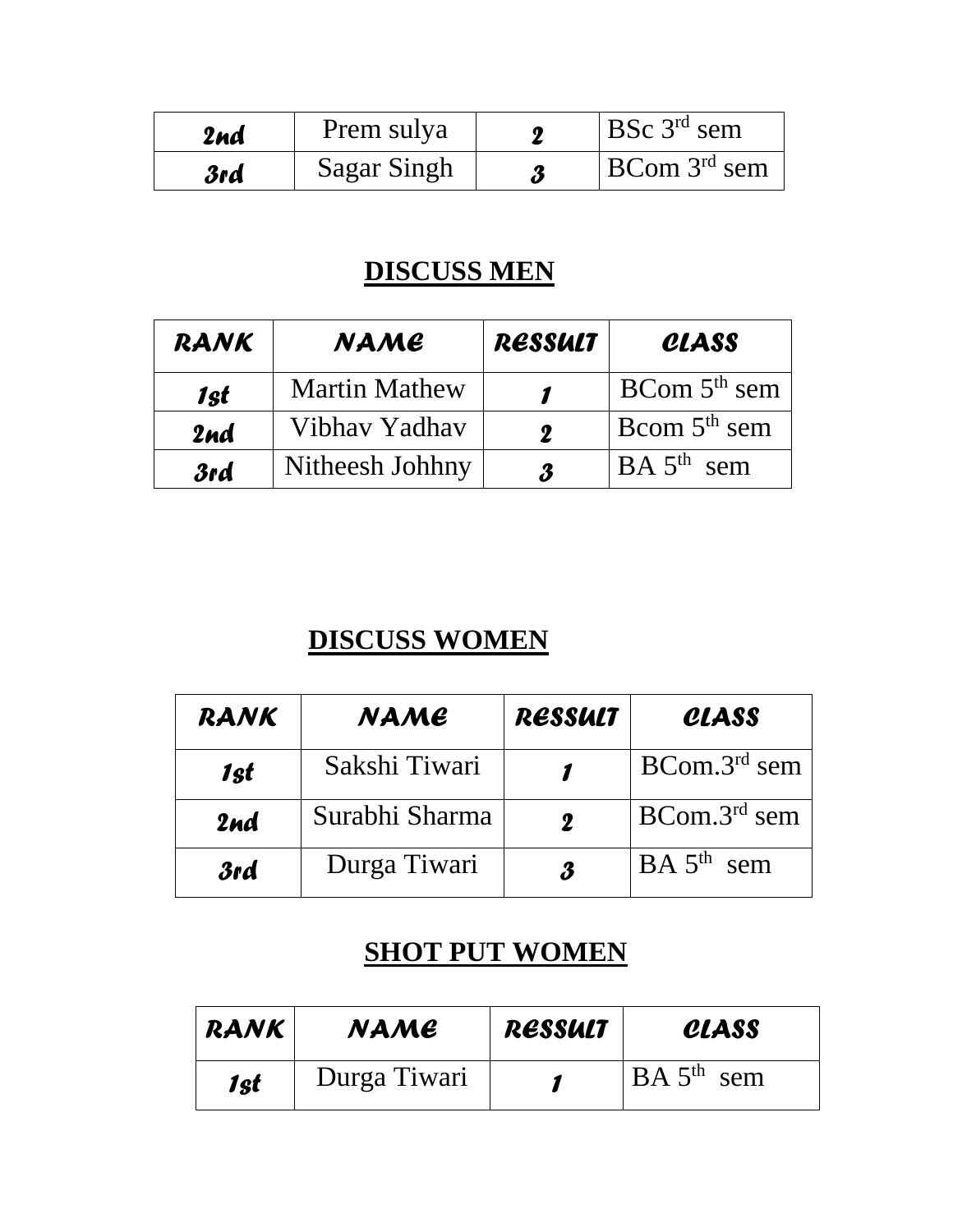| 2nd | Sakshi Tiwari | $\vert$ BCom.3 <sup>rd</sup> sem |
|-----|---------------|----------------------------------|
| 3rd | Arati Takur   | BCom 1 <sup>st</sup> sem         |

### **Best sports man (2013-2014)**

**Johnson John (Basket ball, Athletics) BSc V Semester**

### **Best sports women (2013-2014)**

**Durga Tiwari (Hand ball, Athletics) BA V Semester**

### **Mr.Harish Dubey**

Sports officer St.aloysius' college jabalpur

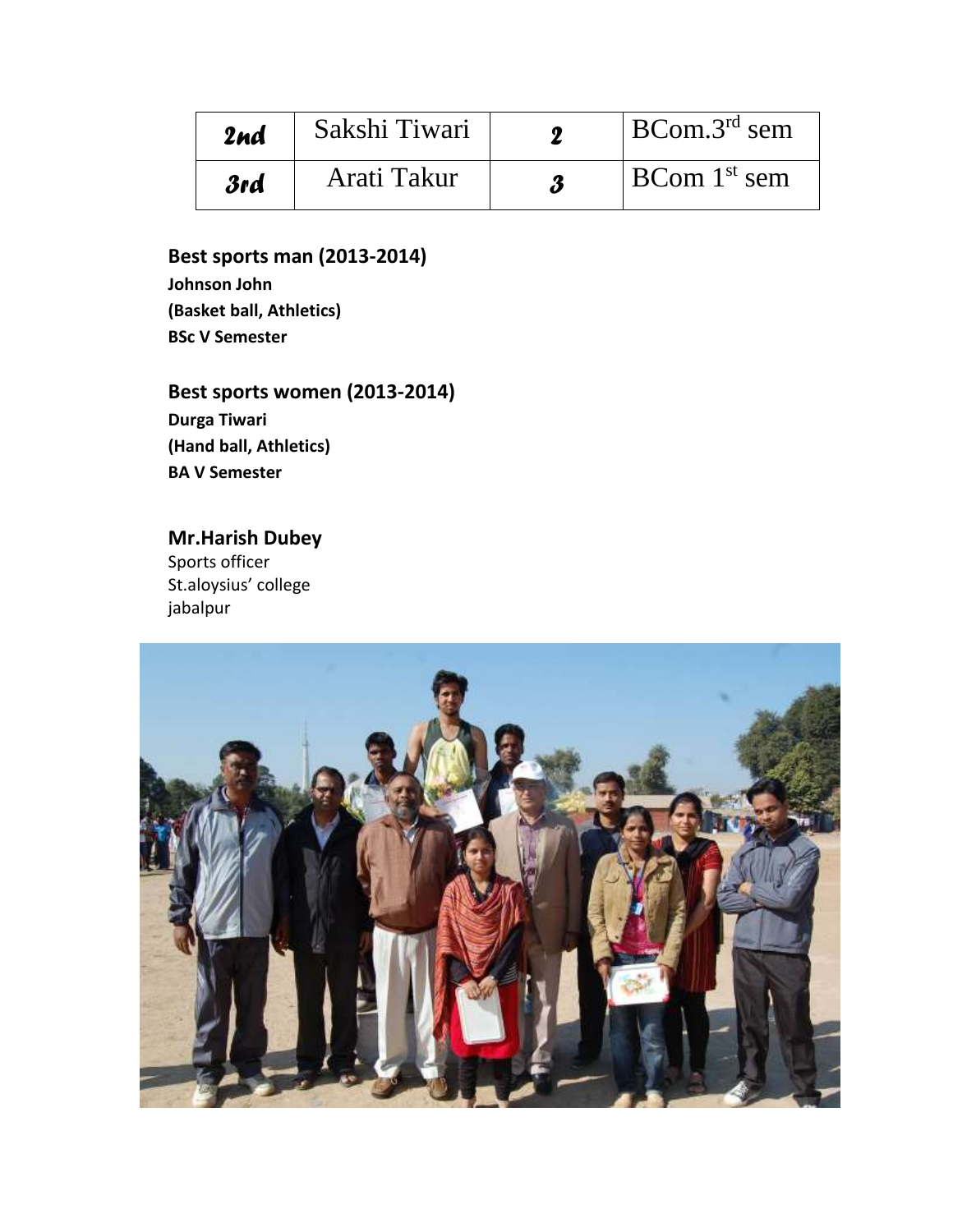